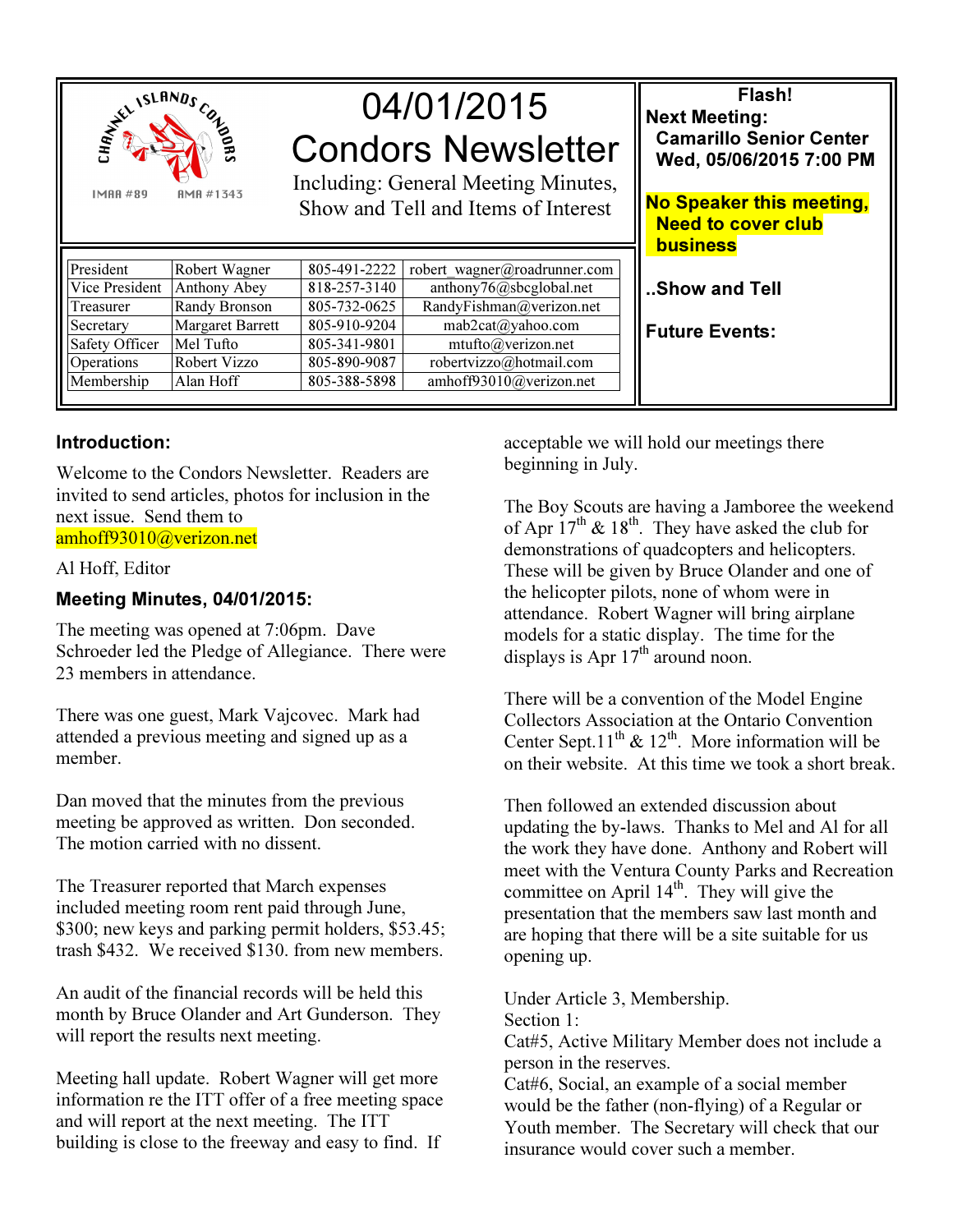#### Section 4:

RE a member who discontinues membership after 3mo. The membership fees are refundable at a prorated amount. A member questioned whether the runway fee would also be refundable, a matter that the Board of Directors will debate at their next meeting.

#### Section 6:

Should Youth members be required to pay the runway fee? It was suggested that they should be exempt hoping that it would encourage them to continue in the sport.

Article 4, Obligations and Disciplines: Section 2:

A member questioned whether our rules would meet FAA rules. The AMA ensures that their Safety Code (Section 2, a,) is aligned with any rules that apply to RC flying.

### Section 4:

Since the board calls for a vote to expel a member, how is the issue handled if the member to be expelled is a board member? Also, to liability, should the membership be excluded from the vote to exclude or should the board have the option to bring the issue before the general membership?

Section 6: Should we consider offering a pass for a day or weekend for fliers passing through the area, such as those on vacation.

At this point the discussion of the bylaws was stopped with the understanding that we would continue with Articles 5 through 9 at the next monthly meeting.

## Show and Tell:



Ben Luccheese had a model of a 1936 Quaker that he picked up at the side of the road about 10yrs ago. He left it untouched for a time but recently put in the hours needed to get it ready to fly. The power plant is an OS 952 from 1975. The plane has a wingspan of 82" when assembled. He found the blueprints necessary for repair at the website "outerzone.uk.com". This website has blueprints for quite a few models for planes from the early 1900s.



Mel Tufto had an SBACH300. He purchased the model at the AMA show in January. It is powered by a 58DLA motor that generates 6.5hp. He made some modifications as the choke was originally automatic. He changed it so that the choke is manually controlled. The model weights 18lbs when ready to fly. He also purchased a microfastener kit, originally priced at \$400 for \$250 as the vendor had only one left as he was packing up to leave. Good Bargain!!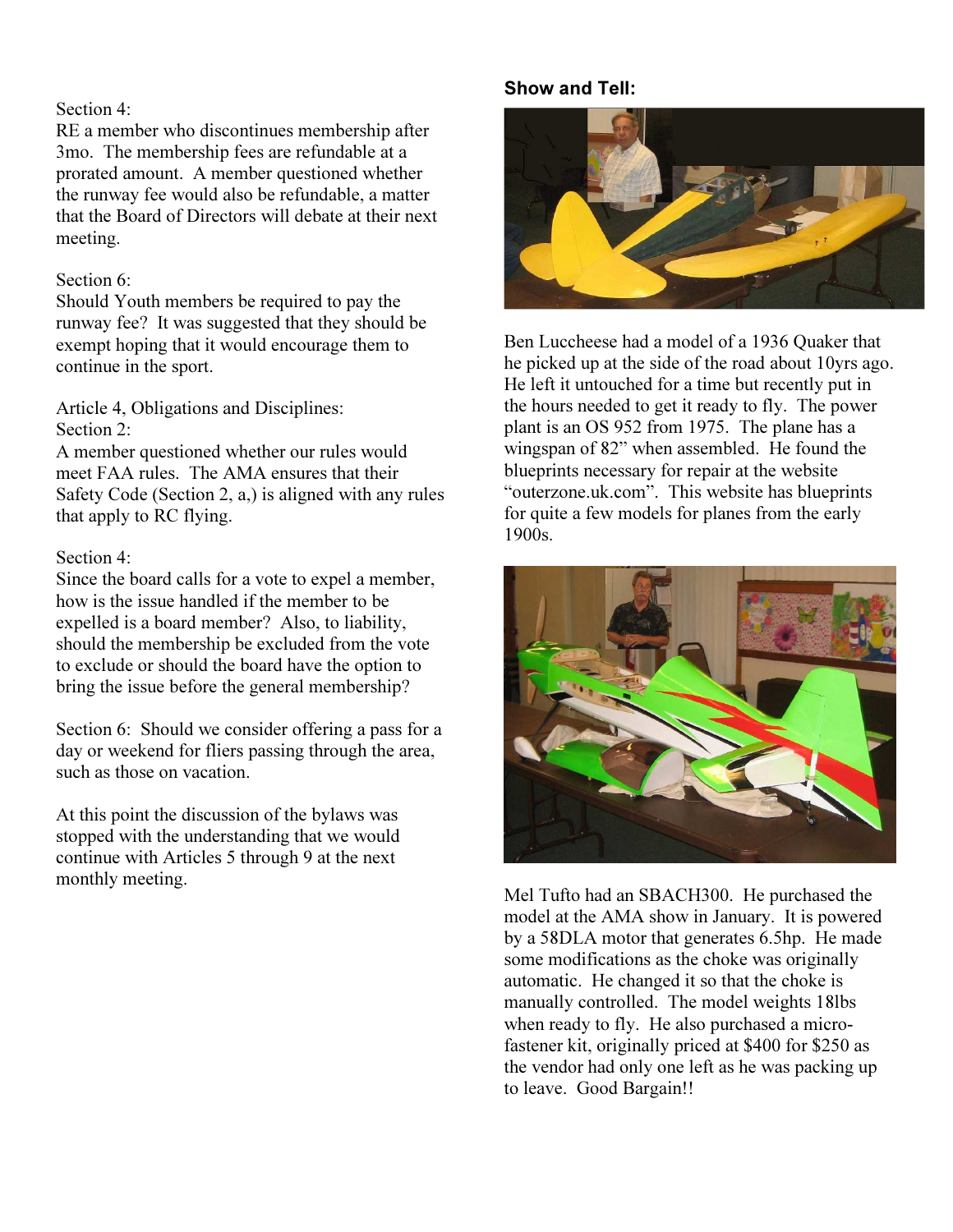

Rich Tejeda showed us an D-KMIT motorized glider model from 1994. It is a 1/5 scale kit with a 10ft wingspan. He originally powered it with an OS48 that he purchased in 2008. He has converted it to electric power. The flying weight with batteries now is 10lbs. The battery is a Spectrum 60amp 1100watt lipo . On the maiden flight the canopy fell off so he purchased a CAP232 canopy and fitted it – looks and flies great.



Randy Bronson brought the molds for the outboard panel wings for the Starship he is building. The panels for both sides are finished and is currently working on the engine nacel and tip cells. Hoping to see the completed plane at a future meeting.



Tony Martino showed us a completed wing component for a Goldfinch 1380. The parts are CNC cut on birch plywood. He purchased it from UK Solar Tex. He discussed the various glues available for model construction and said that he used Aerobond express from Horizon as it has a slow enough dry time to penetrate the plywood and should keep the joints pliable for the life of the model. Another member mentioned that if you take 30min epoxy and thin it then you will achieve similar results. He spoke about the covering he would use. Since the wing is so complex he is leaning toward a clear covering to show the work he has done.

The meeting was adjourned at 8:45pm.

If you have interesting pictures, send them to Al Hoff, amhoff93101@verizon.net We will publish them as space permits.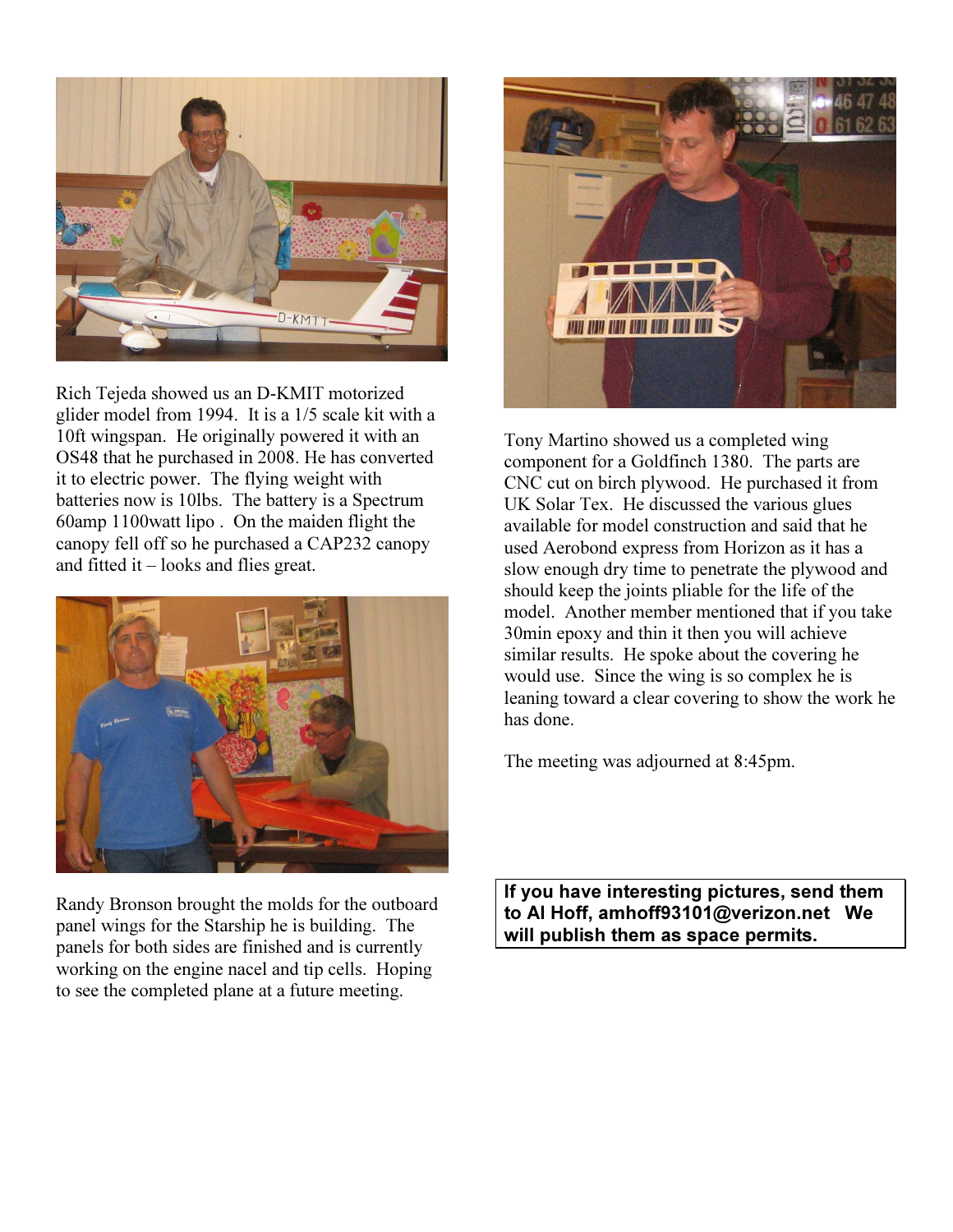## Ray Cannon, XB-70 Pictures:

Ray Cannon was kind enough to send pictures of his North American Rockwell XB-70. Below is the note he included with the pictures:

This is my North American Rockwell XB-70. These stills were taken by Mike Gasch, a frequent visitor to the Apollo 11 field. Jeff Nemit did the superb pilotage. I don't fly anymore due to eyesight problems.

Recently we had a gear up emergency landing due to power failure. There was considerable damage, which is now being repaired as well as a change in the power system, namely four 70mm Free Wing edf's, 2100kv, 6s, 75A, about 5 lb static thrust/ea.

The plane has a long history, beginning in 2002. It began with four mini fans, then a British made turbine. It didn't fly very well, seemingly underpowered and out of trim, then followed by about ten years in storage in my basement. Jeff Nemit encouraged me to give it another shot, so that's where we are now. They say "with age comes wisdom." I've got plenty of age, but as to wisdom, it remains to be seen.

## Ray Cannon